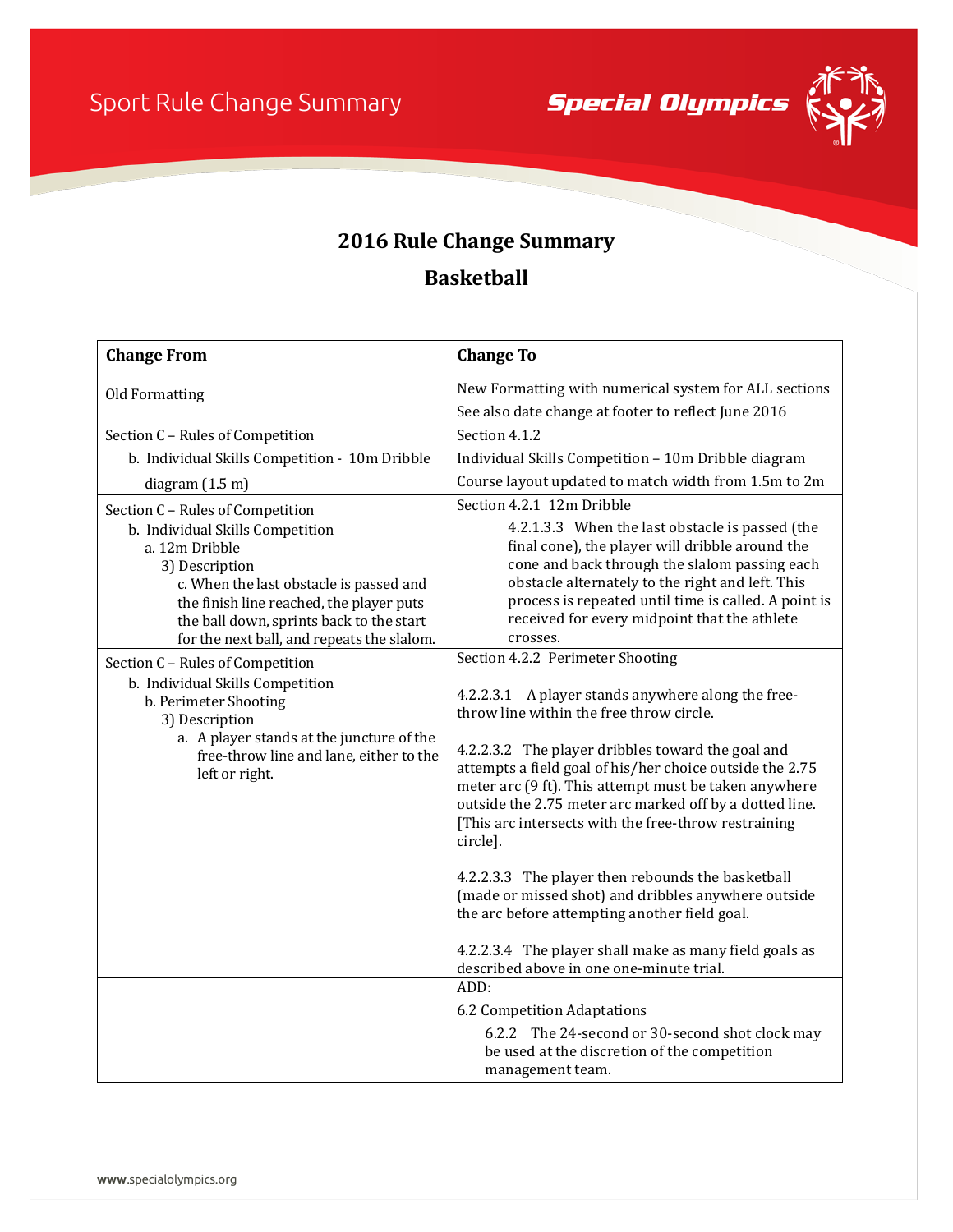

| ADD:                                                                                                                                                                                                                                                                                                                                                                                                                                                                                                                                             |
|--------------------------------------------------------------------------------------------------------------------------------------------------------------------------------------------------------------------------------------------------------------------------------------------------------------------------------------------------------------------------------------------------------------------------------------------------------------------------------------------------------------------------------------------------|
| Section 7 - Half Court Basketball - 3 on 3 Competition                                                                                                                                                                                                                                                                                                                                                                                                                                                                                           |
| 7.4 Team and Players                                                                                                                                                                                                                                                                                                                                                                                                                                                                                                                             |
| 7.4.2 Half-court basketball is a game of three-on-<br>three. Each team must start the game with three<br>players. A team may drop below three after the<br>start of the game due to player injury or illness but<br>must have three to start the game. For Unified 3 vs.<br>3, the ratio will be one athlete and one partner. A<br>team may not drop below a minimum of two<br>athletes or will have to forfeit the game.                                                                                                                        |
| Section 7 - Half Court Basketball - 3 on 3 Competition                                                                                                                                                                                                                                                                                                                                                                                                                                                                                           |
| 7.6.4 The in-bound spot in all cases (fouls, violations,<br>out-of-bounds, made field goals, timeouts) will be<br>behind the foul line extended at a designated spot within<br>the restraining circle at the top of the key marked with<br>an "X". This procedure is used for all fouls, violations,<br>time-outs, out-of-bounds and made field goals. The in-<br>bounder will be at the designated spot; all other players<br>are permitted to have players continue to play defense<br>on any offensive player that moves in those directions. |
| ADD:                                                                                                                                                                                                                                                                                                                                                                                                                                                                                                                                             |
| Section 7 - Half Court Basketball - 3 on 3 Competition                                                                                                                                                                                                                                                                                                                                                                                                                                                                                           |
| 7.6. Competition                                                                                                                                                                                                                                                                                                                                                                                                                                                                                                                                 |
| 7.6.6 A violation has occurred when the defense who<br>has just gained possession of the ball attempts a field<br>goal without taking it back behind the foul line extended.<br>If a shot is attempted by the defense after a gained<br>possession without taking it back to the free-throw line<br>extended, the possession returns to the offense as a dead<br>ball and will need to be inbounded from the "X".                                                                                                                                |
| ADD:                                                                                                                                                                                                                                                                                                                                                                                                                                                                                                                                             |
| 7.9 Unified Sports® Events<br>7.9.1 Unified Sports Team Competition (including<br>$3-0n-3$<br>7.9.1.1 The roster shall contain a<br>proportionate number of athletes and<br>partners.                                                                                                                                                                                                                                                                                                                                                            |
|                                                                                                                                                                                                                                                                                                                                                                                                                                                                                                                                                  |